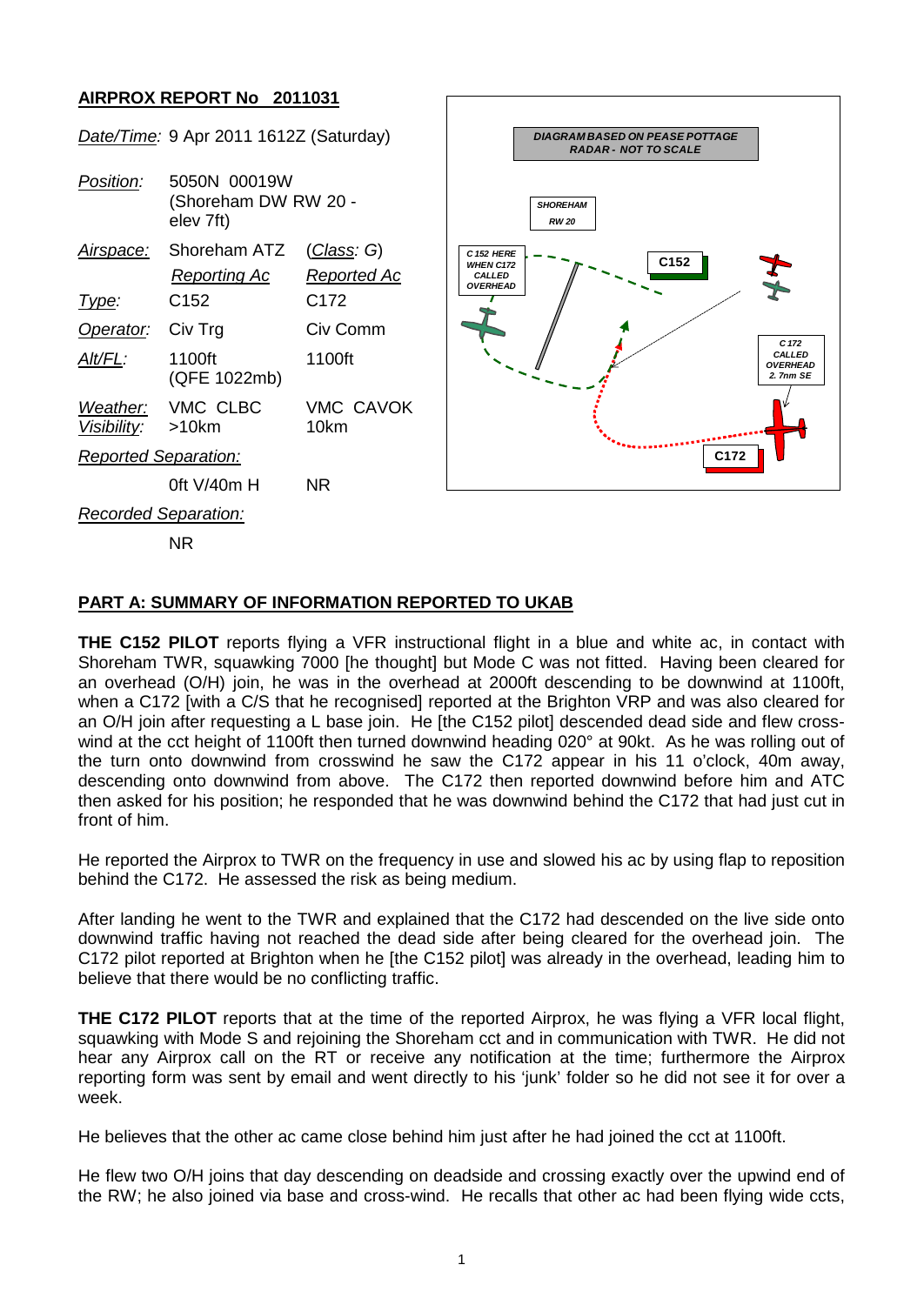not slowing down expeditiously and not making RT calls in the correct positions. On occasion ac were flying outside the ATZ boundary which made sequencing difficult. Since he was not given the timing of the incident, he could not recall the precise details and he saw many ac as Shoreham is always busy on Saturdays; however, he always slows down to achieve correct spacing with other ac. He does recall that on that day the cct sequencing was becoming hazardous due to ac flying wide ccts, others joining wide upwind, (not across the upwind threshold) and some flying standard O/H ioins.

He did not see the other ac but assessed the risk as being low.

**ATSI** reports that the Airprox occurred in the Class G airspace of the Shoreham ATZ which is a circle of 2nm radius centred on RW 02/20 and extending to 2000ft aal (7ft).

The Shoreham controller was operating a combined Aerodrome and Approach control position, without the aid of surveillance equipment and RW20 was in use with a left hand traffic pattern. The controller reported the workload as being high but due to a staff shortage he was unable to split the two positions. As part of the tactical management of the circuit, the controller was instructing ac to join overhead which allowed them to position sensibly into the busy traffic pattern.

The UK AIP page AD 2-EGKA-1-7 (29 Jul 10), paragraph 6, states:

- 'c) Circuit heights are 1100ft aal for all runways.
- d) Variable circuits at discretion of ATC.

e) Unless otherwise instructed aircraft joining the circuit will overfly the aerodrome maintaining 2000ft aal, until instructed to descend to circuit height on the inactive (dead) side of the runway in use and join the circuit by crossing the upwind end. Pilots should note that there would frequently be helicopters operating both 'liveside' and 'deadside' in the ATZ up to 600ft'.

CAA ATSI had access to radar recordings provided by NATS Swanwick and written reports from the controller and pilots.

The weather for Shoreham was:

METAR EGKA 091550Z 13010KT CAVOK 14/10 Q1023= METAR EGKA 0916507 11005KT CAVOK 14/10 Q1022=

At 1605:30 the C152 in receipt of a BS, reported N of Brighton pier at 2700ft and requested a join for ccts. The TWR controller replied, *"(C152)c/s roger circuits approved report er overhead at two thousand feet Q F E one zero two two",* the pilot responded, *"Q F E one zero two two report overhead (C152)c/s.*"

At 1608:30, the C172, in receipt of a BS, called at Brighton pier and requested a left base rejoin but TWR replied, *"(C172)c/s overhead join at the moment I'll advise if I can improve Q F E one zero two two"* and the pilot responded, *"overhead join (C172)c/s.*"

Using Mode S the C172 was observed on the radar recording approaching from the E.

ATSI noted that the controller did not obtain a readback of the QFE, did not give the RW in use, the cct direction or traffic information; however, the RT loading was high and it was evident that the circuit was extremely busy.

At 1609:40 the C152 pilot reported overhead and TWR responded, *"(C152)c/s descend deadside report downwind"* and the pilot acknowledged, *"report deadside (C152)c/s".* It is not possible to identify the C152 using the radar recording; the pilot's report states that the transpoder was selected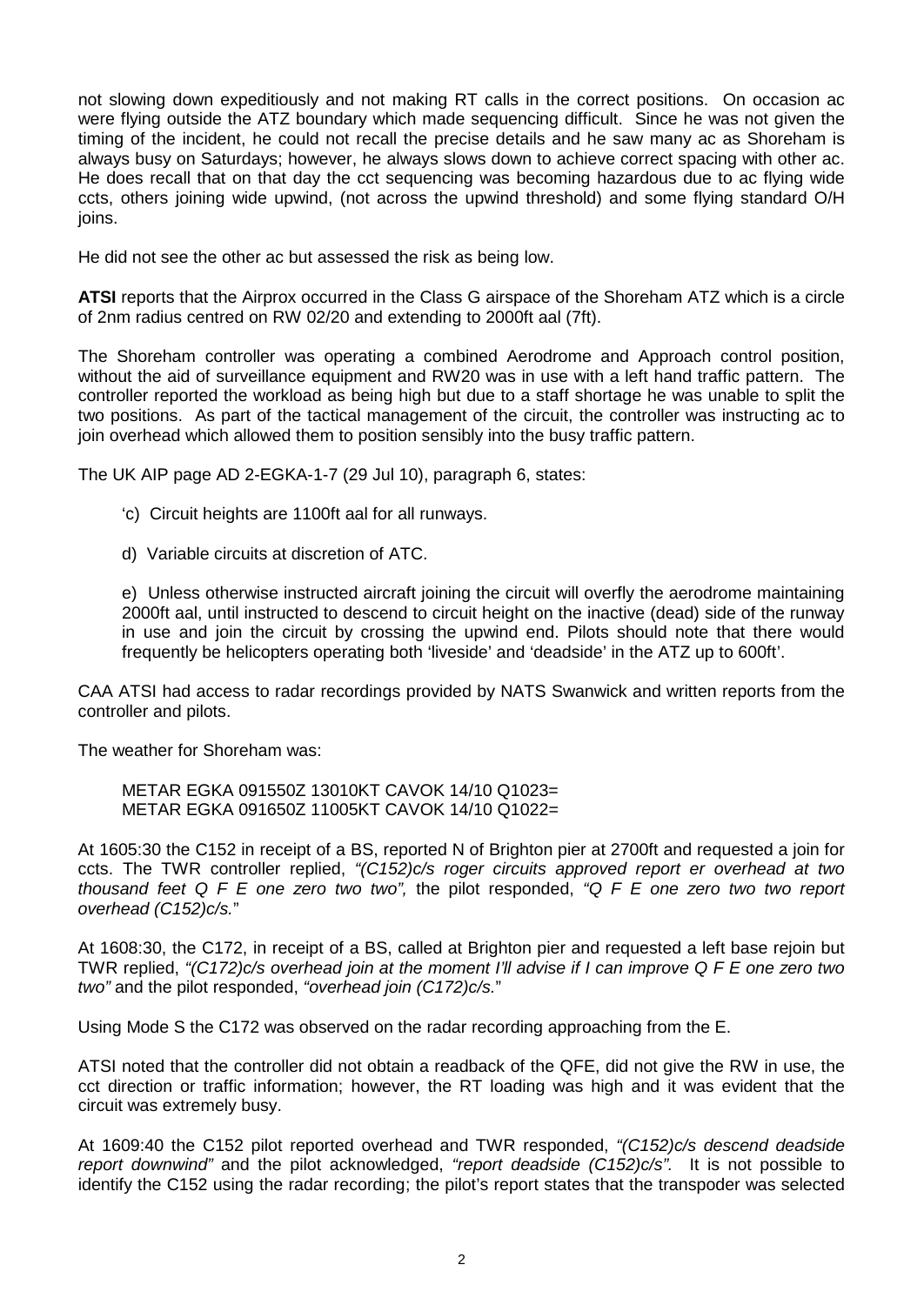ON with a code of 7000, however a primary only contact (with no SSR) can be seen approaching the overhead from the E co-incident with the RTF reports made by the C152 pilot.

At 1609:50 the radar recording shows the C172, 4.4nm E of the airfield indicating FL012, and following the coastline Westbound.

At 1611:02 the C172 reported overhead but the radar recording shows it was positioned 2.7nm SE of the airfield tracking W at FL016 (1843ft alt). The TWR controller responded, *"(C172)c/s descend deadside report downwind"* and the pilot acknowledged saying, *"descend deadside report downwind (C172)c/s".* At the same time, the primary contact is observed passing 0.5nm SW of the airfield tracking E and crossing the upwind end of the RW.

At 1611:46 radar recording shows the C172, 1.4nm SE of the airfield in a right turn at FL014 (Alt 1643ft), towards the begining of the downwind leg with the primary contact in the crosswind position, tracking E with the ac 1nm apart and converging; the radar return on the primary contact is then lost.

At 1612:32, radar recording shows the position of the C172 is 1.2nm to the E of the airfield, the pilot reporting, *"(C172)c/s downwind to land".* During the investigation, the controller stated that he expected both ac to join overhead in sequence and was not expecting the C172 to be ahead. The TWR controller then requested the position of the C152 saying, "(*C152) report your position"* and the pilot replied, *"(C152)c/s just er turned downwind been cut up by the Cessna*"; the C152 pilot was then instructed to follow the C172.

The Manual of Air Traffic Control, Part 1, Section 2, Chapter 1, Page1 Paragraph 2.1 states:

'Aerodrome Control is responsible for issuing information and instructions to aircraft under its control to achieve a safe, orderly and expeditious flow of air traffic and to assist pilots in preventing collisions between:

a) aircraft flying in, and in the vicinity of, the ATZ'

The controller's workload was high and in order to ensure that traffic was sequenced appropriately into the busy traffic pattern, he instructed both pilots to join overhead. The radar recording shows that when the C152 reported overhead, the C172 was 4.5nm E of the airfield. The overhead call from the C172 pilot was made when the aircraft was 2.7nm SE of the airfield, approaching the ATZ boundary. The C172 was then seen to route directly to the downwind position.

The C172 pilot did not correctly communicate the aircraft position to ATC. Rule 45 of the Rules of the Air (RoA), paragraph 6 (c) states:

'…….communicate his position and height to the air traffic control unit, ......at the Aerodrome on entering the zone and immediately prior to leaving it.'

The C172 pilot did not comply with the controller's instruction to join overhead the airfield. Rule 45, paragraph 3 states:

'If the aerodrome has an air traffic control unit the commander shall obtain the permission of the air traffic control unit to enable the flight to be conducted safely within the zone.'

Further Rule 12 (a) of RoA, states:

'the commander of the aircraft…………shall:

(a) conform to the pattern of traffic formed by other aircraft intending to land at that aerodrome or keep clear of the airspace in which the pattern is formed'

UKAB Note (1): Although the C172 shows on the radar recording (as outlined above in the ATSI report), the primary response believed to be the C152 had disappeared before the CPA. The separation could not therefore, be determined.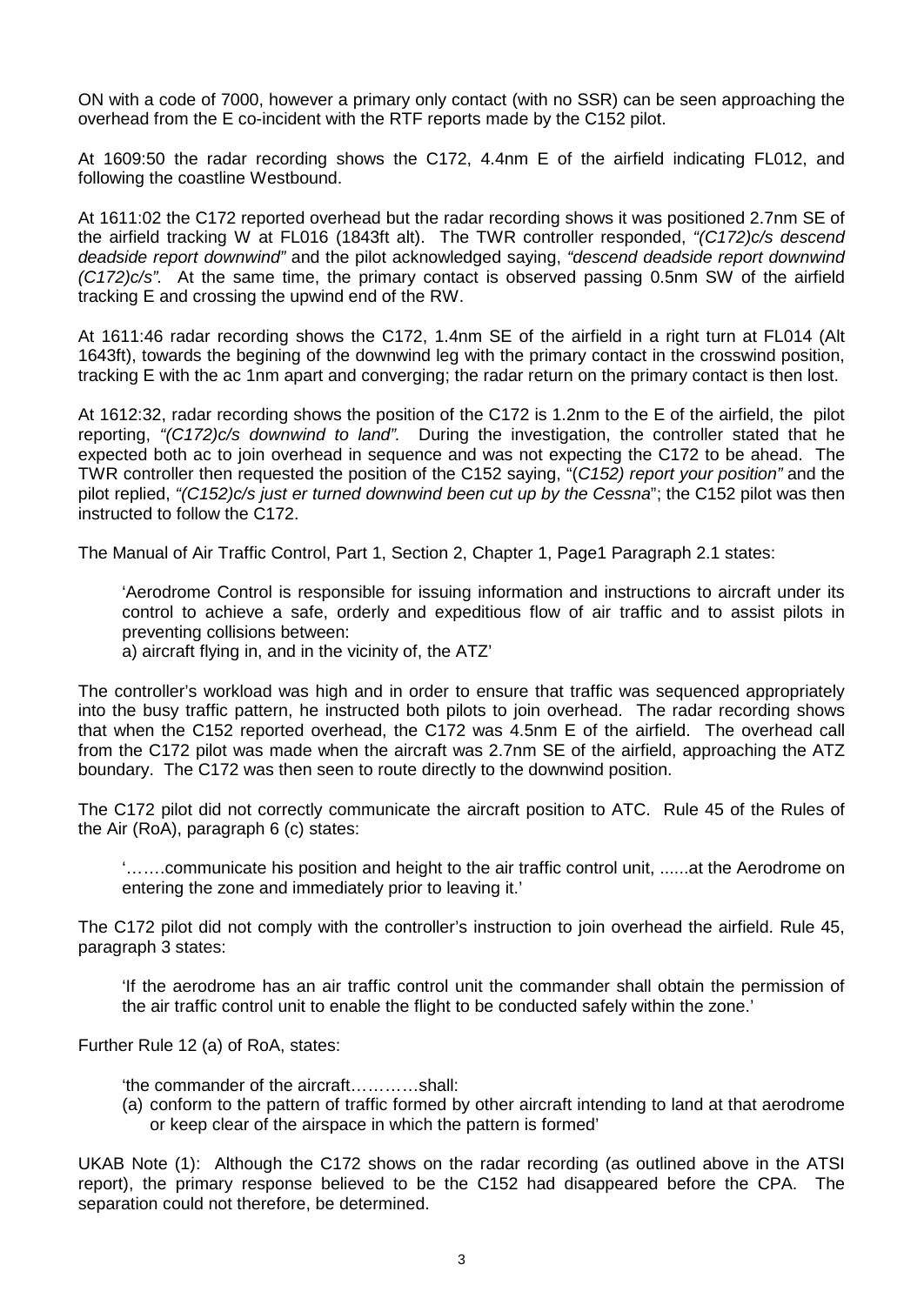## **PART B: SUMMARY OF THE BOARD'S DISCUSSIONS**

Information available included reports from the pilots of both ac, transcripts of the relevant RT frequencies, radar recordings, reports from the air traffic controller involved and reports from the appropriate ATC authorities.

Although Members were aware of other recent incidents at Shoreham, in keeping with current practice, this incident was assessed in isolation and without reference to other agencies or reports.

In assessing the part played in this incident by the participants, Members noted that the C152 pilot had flown 'by the book' integrating safely into the visual fixed-wing cct and as expected by the Controller.

However, the Board considered this incident to be a serious case of flying indiscipline by the C172 pilot.

There is little doubt from the reports, the RT transcript and the radar recording, that at the time of the incident Shoreham was very busy, the ccts being flown were not all standard and the controller was working to his capacity. A GA Member observed that when non-radar equipped airfields are busy and the airspace permits, standard overhead joins are a straightforward way of ensuring safe sequencing of ac joining the visual cct and, wisely in the view of Members, the Controller elected to implement this. The Shoreham AIP entry, as detailed in the ATSI report above, makes it clear that, unless otherwise approved by ATC, this is the preferred method of joining the Shoreham cct; in this case ATC specifically and clearly rejected the C172 pilot's request to joinon left base, due to the heavy traffic load, and the pilot read-back the instruction indicating that he fully understood that he was required to join over head. Notwithstanding this instruction, Members agreed that there was no doubt that the C172 pilot had disregarded it, gave inaccurate position reports contrary to ROA Rule 45, and, as clearly described in the ATSI report, proceeded to join directly downwind. Furthermore, he did not integrate safely into the visual circuit pattern being formed by ac ahead (the C152) as required by the ROA Rule 12. Had the C172 pilot joined as instructed by the Controller, Members agreed unanimously, that the incident would most likely not have occurred.

A GA Member pointed out that, although ATC procedures might sometimes seem lengthy and inefficient, they are designed to ensure safety even in the busiest scenarios.

The Board was informed by the ATSI Advisor that the Controller was not aware that the C172 had joined the visual circuit downwind when he submitted his report in response to the reported Airprox; he became aware of the geometry of the Airprox only when it emerged during the investigation. There was some discussion by Controller Members as to whether the Controller could have noticed that the C172 pilot was not complying with his instruction to join overhead. They noted however, the high workload, that the control position faces in the opposite direction to that of the C172's approach and has a restricted view behind and none overhead; that being the case Members agreed that it would be unreasonable to expect the Controller to note that the C172 was not flying an overhead join and to attempt to correct the situation.

In assessing the risk, Members noted that the C152 did not see the C172 until it appeared 40m away in his 11 o'clock, descending from above; in the absence of any information to the contrary, it was accepted that this estimate of range was accurate. That being the case the C152 pilot was not in a position to take any avoiding action to influence events. Since during the C172's turn onto downwind the C152 would have been obscured by the former's floor then, on rolling out, it would be almost directly below, the C172 pilot did not see the C152 before the CPA.. In these circumstances there was, in the Board's unanimous view, an actual risk that the ac would have collided.